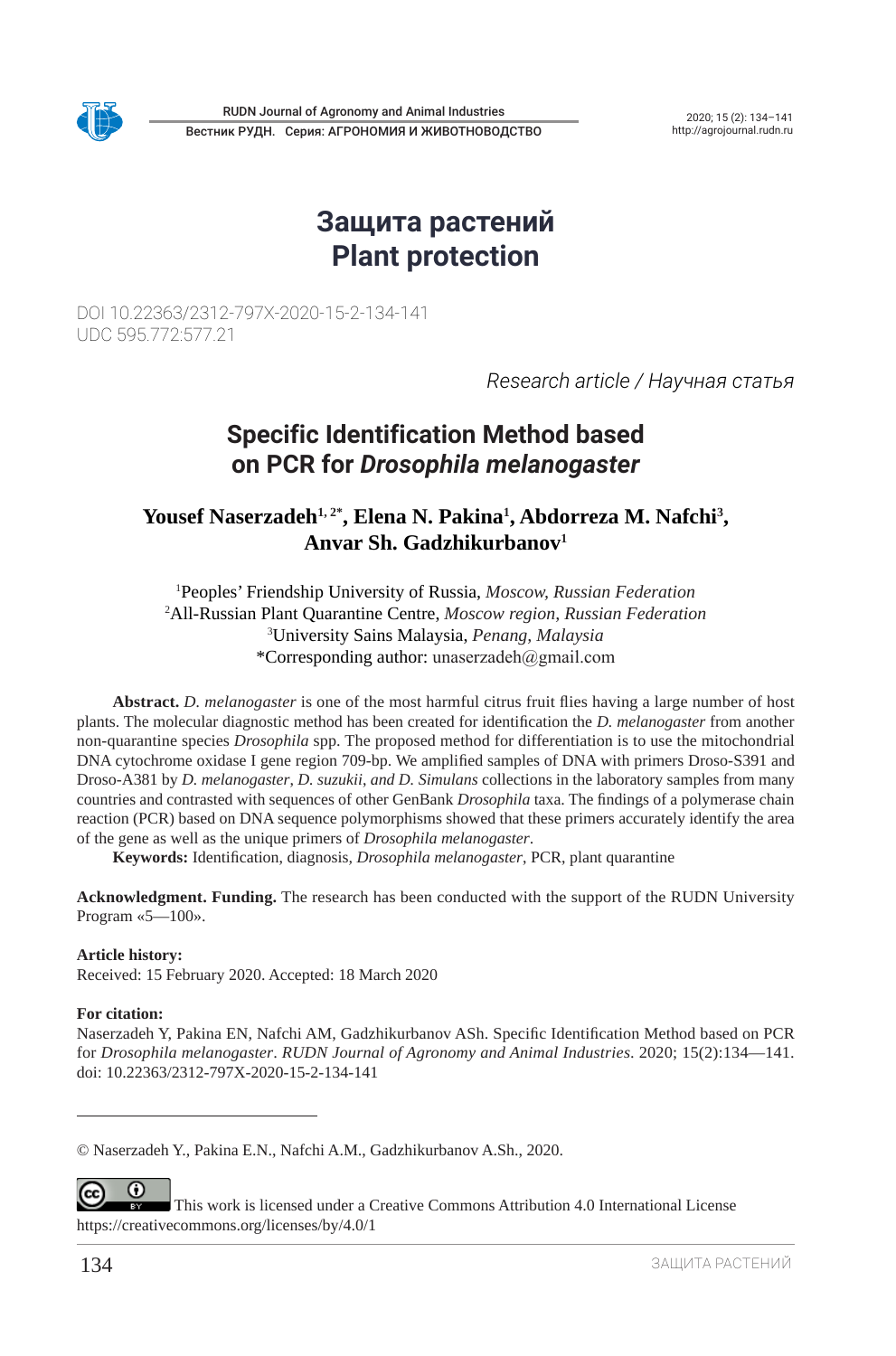### Introduction

The *Drosophilidae* family consists of more than 4200 species worldwide, of which more than 2000 are *Drosophila* species [1, 2]. *Drosophila* species are well known for their extensive use in genetic studies of *Drosophila melanogaster* and as common vinegar flies associated with over-ripe and rotting fruit. Many exotic species of fruit fly pose a serious threat to the union of Asia, Australia, the United States, Europe and Russia. Most fruit flies are able to infest and cause significant damage to a wide range of commercial and native fruits and vegetables, although the degree of infestation and damage varies between species. Fruit flies are important too [3—5]. On the positive side, they may act as agents for biological pest control, and the species *Drosophila melanogaster*, as a major research model organism, unlocks genetic and even certain disease-related secrets in humans. On the negative side, fruit flies can be a major agricultural threat, with the potential to destroy up to 100 percent of some crops. For the latter reason, countries without fruit fly infestations may enforce heavy quarantine restrictions or even bans in fruit imported from countries where fruit fly is endemic. Human responsibility in caring for nature extends to showing the utmost concern about introducing foreign species into new areas. History is full of cases of invasive species (*Drosophila melanogaster*, *Drosophila suzukii*, Mediterranean fruit fly, *sea lamprey*, *ctenophore Mniopsis leidyi*, *gypsy* moth, etc.) that wreak havoc in the habitats into which they were introduced, either intentionally or accidentally [6, 7]. *Drosophila* species are well-known pests in restaurants, grocery stores, and fruit and home markets. *Drosophila* spp. are also identified as a nuisance pest during winemaking and fruit fermentation. *D. melanogaster* identified as a major risk and poses a major challenge to the production of fruit. *D. melanogaster* is a major quarantine pest for growers, gardeners and researchers in Russia's quarantine centers and other farmers around the world. Since there are many environments where opportunistic invasive species can flourish, there is a need to quarantine transported goods and items capable of carrying dormant or active pest species phases  $[8-12]$ . The quarantine strategies include regional and international import and export prohibitions, removal of potentially contaminated goods and decontamination in the form of fumigation, steam cleaning and chemical irradiation [13, 14]. Such pathogens and *Drosophila melanogaster* are a major concern and risk for the fruit industry as it is no longer possible to remove or contain them. To reduce the economic impact on fruit production in the Russian Federation, the implementation of targeted integrated pest management (IPM) is crucial. Besides, farmers need to quickly decide if the larvae in harvested berries are *Drosophila melanogaster* [15]. There is no way to distinguish *D. melanogaster* at the moment. The main objective of this research is to classify the molecular species *Drosophila melanogaster* [5, 16—20]. Our goal was to create an alternative identification technique for *Drosophila melanogaster* to improve morphological identification and allow for rapid identification of immature phases without the expense of sequencing DNA. The polymerase chain reaction was created to identify insects as a reliable and cost-effective method.

### Materials and Methods

*DNA extraction, amplification and sequencing.* DNA was extracted from the material under study (insect and larvae) which was performed by treating the specimens with Proteinase K followed by removal of proteins with no extraction with organic solvents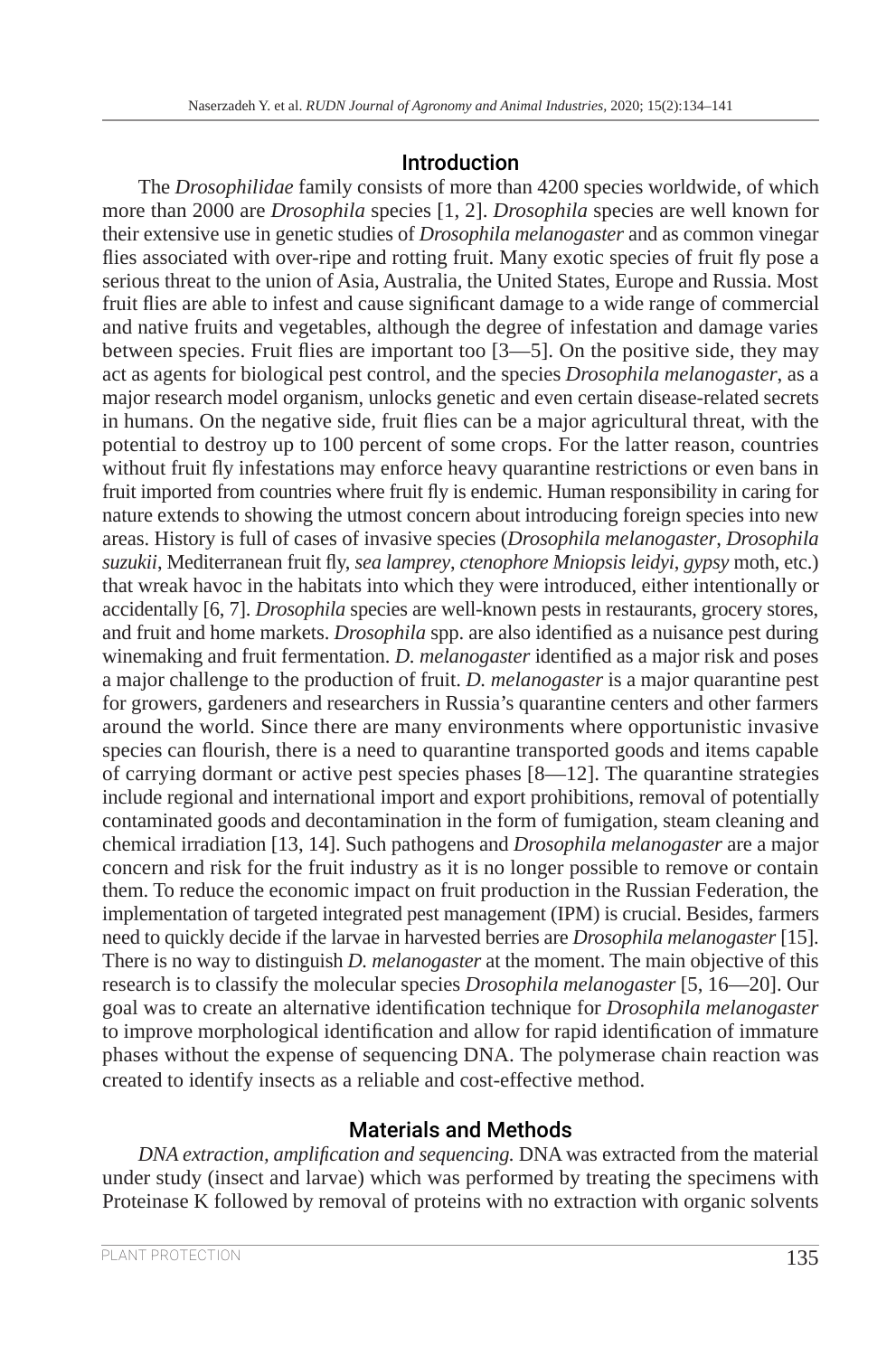*Naserzadeh Y. et al.* Вестник РУДН. Серия: Агрономия и животноводство. 2020. Т. 15. № 2. С. 134–141

and using DNA Ekstran‑2 kit, set № NG‑511—100 ("Synthol", Russian Federation) as per manufacturer's instructions. Since drosophilids are very small size, physical disruption of tissue was performed by finely chopping with sterile scissors. This is a rapid method of DNA extraction and provides a time advantage, especially for urgent diagnostic needs. DNA extracts were quantified on a NanoDrop 2000 spectrophotometer (Thermo Fisher Scientific Inc., USA).

*Polymerase chain reaction*

*Table 1*

| Qualitative time PCR assay for the identification of <i>Drosophila melanogaster</i> : Reaction |
|------------------------------------------------------------------------------------------------|
| composition and temperature cycling conditions                                                 |

| Target genes               | Primer     | Primer sequence (5'-3')      |                  |
|----------------------------|------------|------------------------------|------------------|
| Drosophila<br>melanogaster | Droso-S391 | AAATAACAATACAGGACTCATATcc    | Sint et al. 2014 |
|                            | Droso-A381 | qTAATACGCTTACATACATaAAGGTATA | Sint et al. 2014 |

A denotes the forward and S the reverse primer. Lower-case letters in the group primer sequences indicate modifications of the original primers [21]

Primer Droso-S391 (5́-AAATAACAATACAGGACTCATATcc –3́) as a forward and Droso-A381 (5́-gTAATACGCTTACATACATaAAGGTATA –3́) as a reverse were used. In order to make PCR mix we used 0.5µl (10 p mol) μl of each primer, 5μl of screen-mix (HS-5x),  $17\mu$ l H<sub>2</sub>O and 1 $\mu$ l DNA (table 2). The total volume should be 25 $\mu$ l. After that put tubes in PCR machine, in a VeritiTM thermocycler (Applied Biosystems, USA). The reaction mixture was as follows: ready-to-use PCR mixture Screen Mix-HS (Evrogen, Russia). PCR conditions: denaturation at 95 °C for 90 sec. followed by 40 cycles, including 15 sec. at 90 °C; primer annealing for 30 sec. at 63 °C; elongation for 30 sec. at 72 °C; final elongation for 5 min at 72 °C. The *Drosophila spp*. primers, Droso-S391 and Droso-A381, are targeting several *Drosophila* species and generate an amplicon of 220-bp length. PCR conditions were identical for both primer pairs: each 25 µL reaction included 2 µl of DNA extract (10 pmol), 5x PCR Master Mix, Screen-mix  $(HS-5x)$ , 0.5 µM each primer, 17µl water.

*PCR‑products purification.* Added a 1:1 volume of Binding Buffer to completed PCR mixture (e.g. for every100 µL of the reaction mixture, add 100 µL of Binding Buffer). Mixed thoroughly. Transferred up the solution to the GeneJET purification column. Centrifuged for 30—60 s. discarded the flow-through. Added 700 µL of Wash Buffer to the GeneJET purification column. Centrifuged for 30—60 s. discarded the flow-through and place the purification column back into the collection tube. Then centrifuged the empty GeneJET purification column for an additional 1 min after that transferred the GeneJET purification column to a clean 1.5 mL micro centrifuged tube. Added 50 µL of Elution Buffer to the center of the GeneJET purification column membrane and centrifuged for 1 min.

*Sequencing.* Sequencing was done by the generally accepted protocol with the use of Genetic Analyzer AB‑3500 (Applied Biosystems, USA). Primary comparison for the results of the sequence with the GeneBank genetic sequence database was performed by the NCBI BLAST web site (http://www.ncbi.nlm.nih.gov/BLAST). BioEdit v.7.0.5.3, sequence alignment editor was used for sequence checking, alignment, and editing.

Sanger Dideoxy directly sequenced PCR products in both directions. Sequences of forward and reverse DNA strands were then edited and aligned manually using SEAVIEW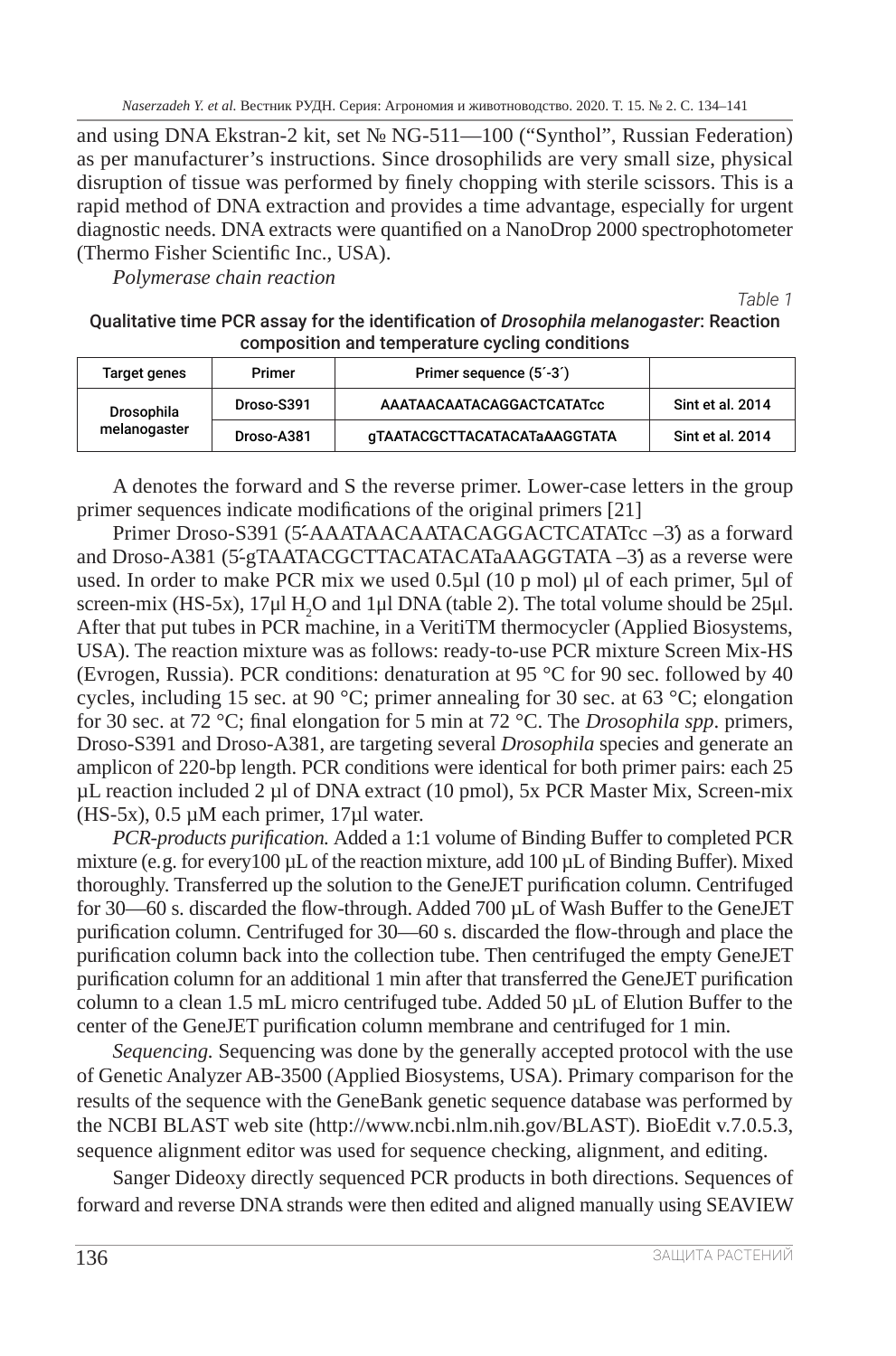software. MEGA6 and SEAVIEW were used for sequence analysis. Blast searches at NCBI were performed for species identification. For multiple sequence alignment, complete COI gene sequences of some dipteran insects were collected from NCBI and their list is shown in Table 2. Sequences were aligned using CLUSTAL W. For phylogenic analysis, MEGA6 and SEAVIEW were used. A neighbor-joining tree was constructed using MEGA6 to observe phylogenetic relationships of this fly with another dipteran genus. For protein coding nucleotide sequences, genetic code was selected for "invertebrate mitochondrial" and a number of bootstrap replicons was set to 100.

*Table 2*

| No             | Species and Accession number    | Country       | Data from laboratory<br>of Russian quarantine | Data from<br><b>GenBank</b> |
|----------------|---------------------------------|---------------|-----------------------------------------------|-----------------------------|
|                |                                 |               |                                               |                             |
| 1              | 1U.D. Melanogaster              | Turkey        | ✓                                             |                             |
| $\overline{2}$ | 6U.1248F.D.melanogaster         | Egypt         |                                               |                             |
| 3              | 1.u3f.D.melanogaster            | Turkey        | ✓                                             |                             |
| $\overline{4}$ | 2. u3f.D.melanogaster           | Egypt         | ✓                                             |                             |
| 5              | 3. u3f.D.melanogaster           | Turkey        | $\checkmark$                                  |                             |
| 6              | 4. u3f.D.melanogaster           | Turkey        | ✓                                             |                             |
| $\overline{7}$ | 5. u3f.D.melanogaster           | Turkey        | ✓                                             |                             |
| 8              | 6. u3f.D.melanogaster           | Mexico        |                                               |                             |
| 9              | MG605127.D.melanogaster         | Switzerland   |                                               | $\checkmark$                |
| 10             | LN867079.D.melanogaster         | Italy         |                                               | $\checkmark$                |
| 11             | MG605129.D.melanogaster         | Switzerland   |                                               | $\checkmark$                |
| 12             | FJ636124.D.melanogaster         | Switzerland   |                                               | ✓                           |
| 13             | 1.u3f.ds.D.Simulans             | Turkey        | $\checkmark$                                  |                             |
| 14             | 2.u3f.ds.D.Simulans             | Iran          | $\checkmark$                                  |                             |
| 15             | 3.u3f.ds.D.Simulans             | Turkey        |                                               |                             |
| 16             | 4.u3f.ds.D.Simulans             | Mexico        |                                               |                             |
| 17             | MG605144.u3f.ds.D.Simulans      | Mexico        |                                               | $\checkmark$                |
| 18             | KJ767247.u3f.ds.D.Simulans      | <b>USA</b>    |                                               | $\checkmark$                |
| 19             | KJ671606.u3f.ds.D.Simulans      | New Zealand   |                                               | ✓                           |
| 20             | 1.u3f.dsuz.D.Suzukii            | Canada        | $\checkmark$                                  |                             |
| 21             | 2.u3f.dsuz.D.Suzukii            | Turkey        |                                               |                             |
| 22             | 1.2010-19.u3f.ds.D.Suzukii      | Mexico        |                                               |                             |
| 23             | AB824772D.Suzukii               | Japan         |                                               | $\checkmark$                |
| 24             | KJ671597D.Suzukii               | Italy         |                                               | $\checkmark$                |
| 25             | AB824766D.Suzukii               | Japan         |                                               | $\checkmark$                |
| 26             | AB824752D.Suzukii               | Japan         |                                               | $\checkmark$                |
| 27             | KF312626D.Suzukii               | China         |                                               | $\checkmark$                |
| 28             | MG816102D.Suzukii               | <b>Brazil</b> |                                               | $\checkmark$                |
| 29             | MG816086D.Suzukii               | <b>Brazil</b> |                                               | $\checkmark$                |
| 30             | KJ671584D.Suzukii.              | <b>USA</b>    |                                               | ✓                           |
| 31             | 6.u3f.zt.Zaprionus Tuberculatus | Mexico        | $\checkmark$                                  |                             |

#### A list of sequences for the present study

### Results and Discussion

*Drosophila melanogaster* is a small, common fly found near unripe and rotten fruit. It has been in use for over a century to study genetics and behavior [1, 22—27]. Thomas Hunt Morgan was the preeminent biologist studying Drosophila early in the 1900s. He was the first to discover sex linkage and genetic recombination, which placed the small fly at the forefront of genetic research. Due to its small size, ease of culture and short generation time, geneticists have been using Drosophila ever since. Fruit flies are easily obtained from the wild and many biological science companies carry a variety of different mutations [8—29]. In addition, these companies sell any equipment needed to culture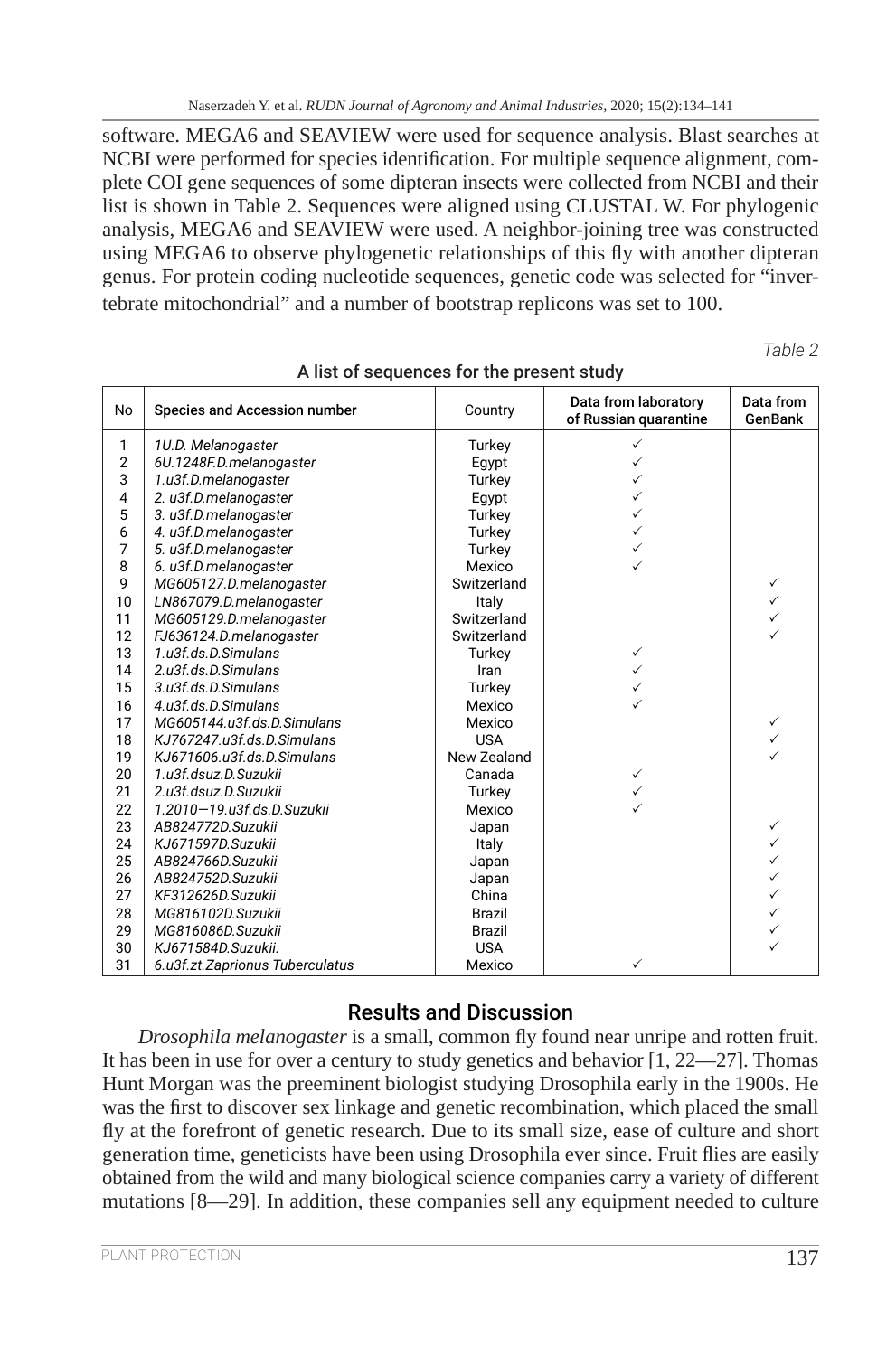the flies. Costs are relatively low and most equipment can be used year after year. There is a variety of laboratory exercises one could purchase, although the necessity to do so is questionable. Compared to GenBank entries using BLAST, the sequences produced from PCR products obtained by testing Feld-collected predators were used to verify target DNA amplification. All matches for the *Drosophila* spp [30]. Primers consisted of *Drosophila* sequences with a similarity of 98…100 %. As mentioned, correct identification of them is almost unlikely unless they are brought up to adults. This can be a high-risk operation, as many facilities around the world may not have the quarantine protection needed to rear pests like *D. melanogaster* and egg rearing failure may be very high. However, the long-term portion of identification rearing may be challenging when fresh produce worth hundreds of thousands to millions of dollars is at stake. In such cases, the solution may be given by molecular recognition techniques [7, 31, 32]. For several decades, polymerase chain reaction (PCR)-based approaches have been used to classify pests and diseases worldwide. Results showed that these primers accurately identify the area of the gene as well as the particular region of *D. melanogaster*. When samples are too poorly maintained for adequate morphological identification or when only immature specimens are available, the suggested PCR molecular diagnosis can be used as a quick and efficient identification method. For this economically important invasive species, a different identification strategy may allow for more precise monitoring and detection and may prevent misidentification (fig.).



Phylogenetic tree for Drosophila sp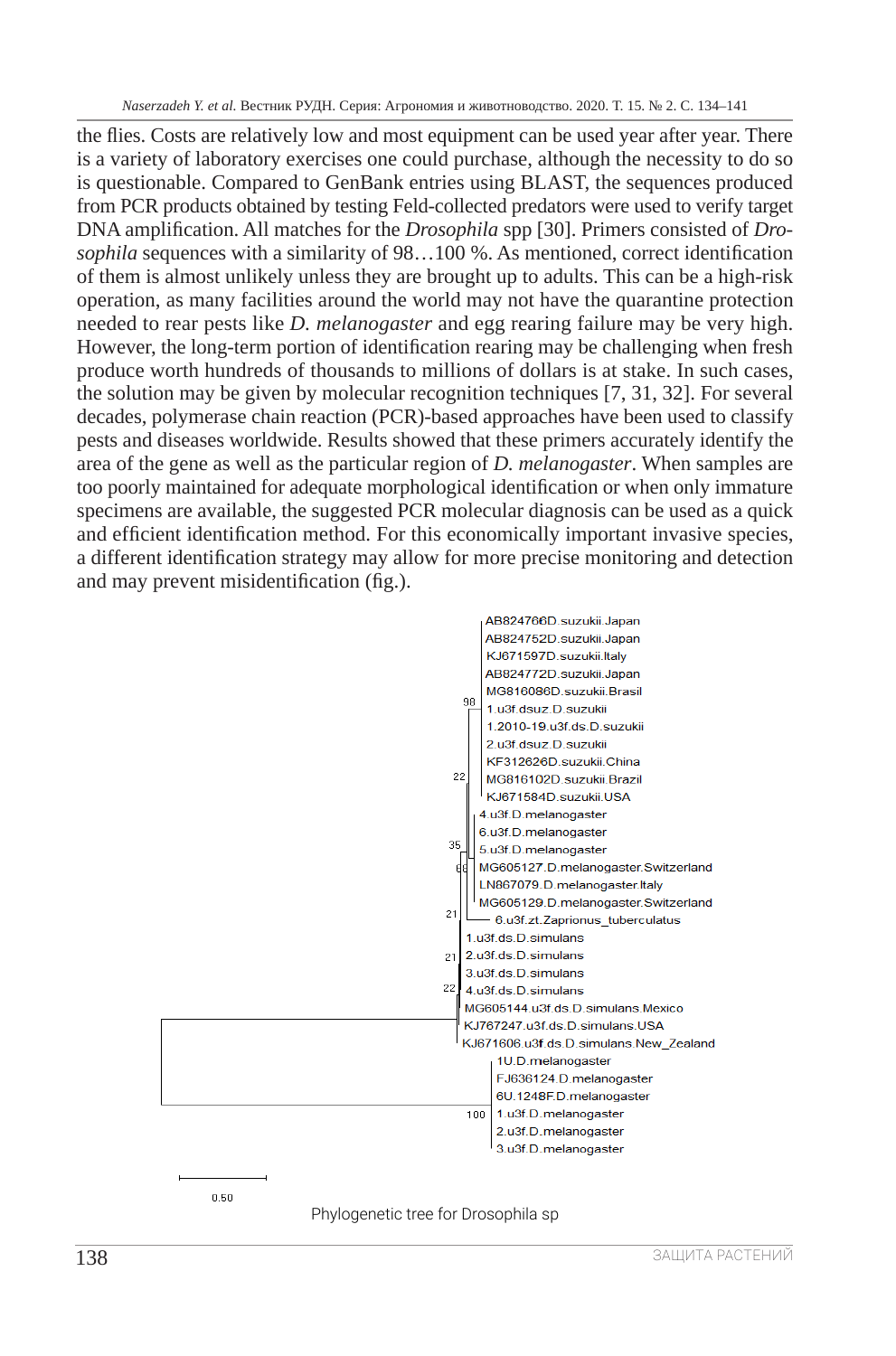### Conclusion

In conclusion, with our selection of DNA, we optimized the PCR process with Russian chemistry. Created here is suitable for regular use by diagnostic and research organizations to promote exports and imports, as well as globally reducing and monitoring the spread of this pest by border security organizations. This assay provides a quick, accurate and precise alternative methods to the identification *D. melanogaster*. Because PCR machines are accessible in a 96-well or other configuration, this technique is suitable for high-performance applications that are often needed during large-scale studies of infestation during an incursion. This assay has been fully optimized for instant jobs in the Russian Federation. We recommend pre-deployment testing in places outside Moscow to guarantee that no false positive is detected, although this would be extremely unlikely.

### References

1. Asplen MK, Anfora G, Biondi A, Choi DS, Chu D, Daane KM, et al. Invasion biology of spotted wing Drosophila (*Drosophila suzukii*): a global perspective and future priorities. *Journal of Pest Science*. 2015; 88(3):469—494. doi: 10.1007/s10340–015–0681-z

2. Kanzawa T. Studies on Drosophila suzukii mats. Kofu: Yamanashi Agricultural Experimental Station; 1939.

3. Burrack HJ, Fernandez GE, Spivey T, Kraus DA. Variation in selection and utilization of host crops in the field and laboratory by *Drosophila suzukii* Matsumara (Diptera: Drosophilidae), an invasive frugivore. *Pest Management Science*. 2013; 69(10):1173—1180. doi: 10.1002/ps.3489

4. Parchami-Araghi M, Pont AC, Gilasian E, Basavand F, Mousavi H. First Palaearctic record of the genus *Pygophora* Schiner, 1868 (Diptera: Muscidae) from Iranian Baluchestan. *Zoology in the Middle East.* 2017; 63(3):280—282. doi: 10.1080/09397140.2017.1331589

5. Naserzadeh Y, Mahmoudi N, Pakina E, Wase M, Anne I, Heydari M, et al. Parameters Affecting the Biosynthesis of Gold Nanoparticles Using the Aquatic Extract of Scrophularia striata and their Antibacterial Properties. *Journal of Nanoanalysis*. 2019; 6(2):105—114. doi: 10.22034/JNA.2019.667091

6. Mans DR, Sairras S, Ganga D, Kartopawiro J. Exploring the global animal biodiversity in the search for new drugs–insects. *J Transl Sci*. 2016; 3(1):371—386. doi: 10.15761/JTS.1000164

7. Walsh DB, Bolda MP, Goodhue RE, Dreves AJ, Lee J, Bruck DJ, et al. *Drosophila suzukii* (Diptera: Drosophilidae): invasive pest of ripening soft fruit expanding its geographic range and damage potential. *Journal of Integrated Pest Management*. 2011; 2(1): G1—G7. doi: 10.1603/IPM10010

8. Nikolouli K, Colinet H, Renault D, Enriquez T, Mouton L, Gibert P, et al. Sterile insect technique and *Wolbachia* symbiosis as potential tools for the control of the invasive species *Drosophila suzukii*. *Journal of pest science*. 2018; 91(2):489—503. doi: 10.1007/s10340–017–0944-y

9. Rota-Stabelli O, Ometto L, Tait G, Ghirotto S, Kaur R, Drago F, et al. Distinct genotypes and phenotypes in European and American strains of *Drosophila suzukii*: implications for biology and management of an invasive organism. *Journal of Pest Science*. 2020; 93(1):77—89. doi: 10.1007/s10340–019–01172-y

10. Diepenbrock LM, Burrack HJ. Variation of within crop microhabitat use by *Drosophila suzukii* (Diptera: Drosophilidae) in blackberry. *Journal of Applied Entomology*. 2016; 141(1—2):1—7. doi: 10.1111/jen.12335

11. Poyet M, Eslin P, Héraude M, Le Roux V, Prévost G, Gibert P, et al. Invasive host for invasive pest: when the Asiatic cherry fly (*Drosophila suzukii*) meets the American black cherry (*Prunus serotina*) in Europe. *Agricultural and forest entomology*. 2014; 16(3):251—259. doi: 10.1111/afe.12052

12. Correa SC, Wille CL, Hoffer H, Boff MI, Franco CR. Oviposition preference and biology of fruit flies (Diptera: Tephritidae) on grape vine genotypes. *Revista Caatinga*. 2018; 31(4):850—859. doi: 10.1590/1983–21252018v31n407rc

13. Hauser M. A historic account of the invasion of *Drosophila suzukii* (Matsumura) (Diptera: Drosophilidae) in the continental United States, with remarks on their identification. *Pest management science*. 2011; 67(11):1352— 1357. doi: 10.1002/ps.2265

14. Landolt PJ, Adams T, Rogg H. Trapping spotted wing drosophila, *Drosophila suzukii* (Matsumura) (Diptera: Drosophilidae), with combinations of vinegar and wine, and acetic acid and ethanol. *Journal of Applied Entomology*. 2012; 136(1-2):148—154. doi: 10.1111/j.1439–0418.2011.01646.x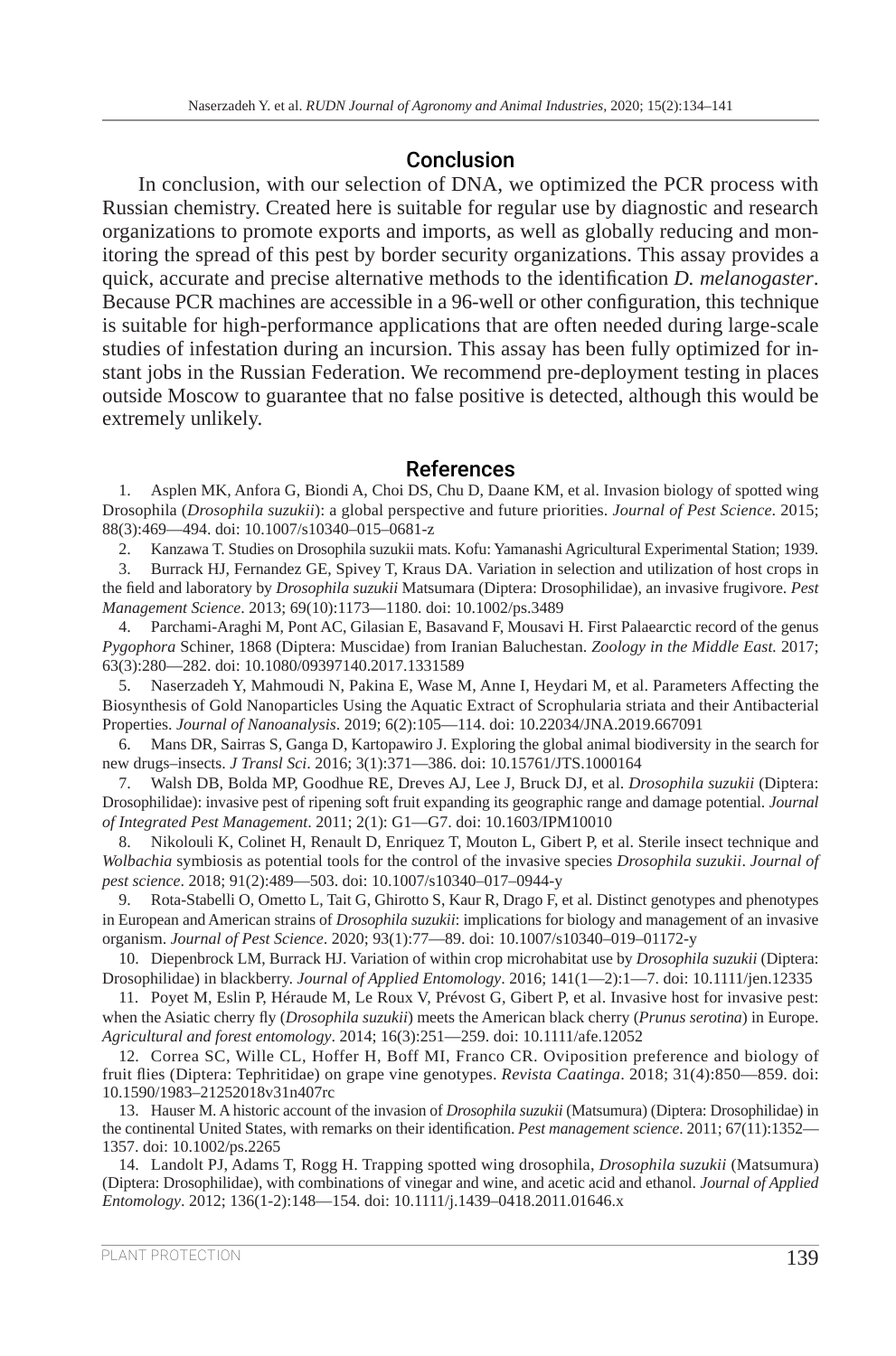15. Nestel D, Nemny-Lavy E, Chang CL. Lipid and protein loads in pupating larvae and emerging adults as affected by the composition of Mediterranean fruit fly (*Ceratitis capitata*) meridic larval diets. *Archives of Insect Biochemistry and Physiology*. 2004; 56(3):97—109. doi: 10.1002/arch.20000

16. Chang CL. Effect of amino acids on larvae and adults of *Ceratitis capitata* (Diptera: Tephritidae). *Annals of the Entomological Society of America*. 2004; 97(3):529—535. doi: 10.1603/0013–8746(2004)097[0529: EOAAOL]2.0.CO;2

17. Rashid MA, Andongma AA, Dong YC, Ren XM, Niu CY. Effect of gut bacteria on fitness of the Chinese citrus fly, *Bactrocera minax* (Diptera: Tephritidae). *Symbiosis*. 2018; 76(1):63—69. doi: 10.1007/s13199-018-0537-4

18. Green L, Battlay P, Fournier-Level A, Good RT, Robin C. Cis- and trans-acting variants contribute to survivorship in a naïve *Drosophila melanogaster* population exposed to ryanoid insecticides. *Proceedings of the National Academy of Sciences*. 2019; 116(21):10424—10429. doi: 10.1073/pnas.1821713116

19. Lachaise D, Cariou ML, David JR, Lemeunier F, Tsacas L, Ashburner M. Historical biogeography of the *Drosophila melanogaster* species subgroup. In: Hecht MK, Wallace B, Prance GT. (eds). *Evolutionary biology*. Boston, MA: Springer; 1988. p.159—225. doi: 10.1007/978–1–4613–0931–4\_4

20. Lee CH, Rimesso G, Reynolds DM, Cai J, Baker NE. Whole-genome sequencing and iPLEX MassARRAY genotyping map an EMS‑induced mutation affecting cell competition in *Drosophila melanogaster*. *G3: Genes, Genomes, Genetics*. 2016; 6(10):3207—3217. doi: 10.1534/g3.116.029421

21. Lillesaar C, Gaspar P. Serotonergic Neurons in Vertebrate and Invertebrate Model Organisms (Rodents, Zebrafish, *Drosophila melanogaster*, *Aplysia californica*, *Caenorhabditis elegans*). In: Pilowsky PM. (ed.) *Serotonin*. Academic Press; 2019. p.49—80. doi: 10.1016/B978–0–12–800050–2.00003–6

22. Lynch ZR, Schlenke TA, de Roode JC. Evolution of behavioural and cellular defences against parasitoid wasps in the *Drosophila melanogaster* subgroup. *Journal of Evolutionary Biology*. 2016; 29(5):1016—1029. doi: 10.5061/dryad.5t5m4

23. Mahmoudi N, Naserzadeh Y, Pakina EN, Limantceva LA, Nejad DK. Molecular identification of *Ditylenchus destructor* nematode with PCR Species-Specific primers in the Moscow region. *RUDN Journal of Agronomy and Animal Industries*. 2019; 14(4):430—436. doi: 10.22363/2312–797X‑2019–14–4–430–436

24. Melcarne C, Ramond E, Dudzic J, Bretscher AJ, Kurucz É, Andó I, et al. Two Nimrod receptors, NimC1 and Eater, synergistically contribute to bacterial phagocytosis in *Drosophila melanogaster*. *The FEBS Journal*. 2019; 286(14):2670—2691. doi.org/10.1111/febs.14857

25. Naserzadeh Y, Kartoolinejad D, Mahmoudi N, Zargar M, Pakina E, Heydari M, et al. Nine strains of *Pseudomonas fluorescens* and *P. putida*: Effects on growth indices, seed and yield production of *Carthamus tinctorius* L. *Research on Crops*. 2018; 19(4):622—632. doi: 10.31830/2348–7542.2018.0001.39

26. Naserzadeh Y, Nafchi AM, Mahmoudi N, Nejad DK, Gadzhikurbanov ASh. Effect of combined use of fertilizer and plant growth stimulating bacteria *Rhizobium*, *Azospirillum*, *Azotobacter* and *Pseudomonas* on the quality and components of corn forage in Iran. *RUDN Journal of Agronomy and Animal Industries*. 2019; 14(3):209—224. doi: 10.22363/2312–797X‑2019–14–3–209–224

27. Yassin A, Debat V, Bastide H, Gidaszewski N, David JR, Pool JE. Recurrent specialization on a toxic fruit in an island *Drosophila* population. *Proceedings of the National Academy of Sciences*. 2016; 113(17):4771—4776. doi: 10.1073/pnas.1522559113

28. Naserzadeh Y, Mahmoudi N, Pakina E. Antipathogenic effects of emulsion and nanoemulsion of cinnamon essential oil against Rhizopus rot and grey mold on strawberry fruits. *Foods and Raw Materials*. 2019; 7(1):210— 216. doi: 10.21603/2308-4057-2019-1-210-216.

#### **About authors:**

*Naserzadeh Yousef* — Researcher, Agro-Biotechnological Department, Agrarian and Technological Institute, Peoples' Friendship University of Russia, 8 Miklukho-Maklaya st., Moscow, 117198, Russian Federation; All-Russian Plant Quarantine Centre, 32, Pogranichnaya st., Bykovo vil., Ramensky district, Moscow region, 140150, Russian Federation; e-mail: unaserzadeh@gmail.com

*Pakina Elena Nikolaevna* — Associate Professor, Candidate of Biological Sciences, Agro-Biotechnological Department, Agrarian and Technological Institute, Peoples' Friendship University of Russia, 8 Miklukho-Maklaya st., Moscow, 117198, Russian Federation; e-mail: e-pakina@yandex.ru

*Nafchi Abdorreza Mohammadi —* Professor, University Sains Malaysia, E42, Chancellory II st., Penang, 11800, Malaysia; e-mail: amohammadi@usm.my

*Gadzhikurbanov Anvar Shikhragimovich —* Agroengineering Department, Agrarian and Technological Institute, Peoples' Friendship University of Russia, 8/2 Miklukho-Maklaya st., Moscow, 117198, Russian Federation; e-mail: gadcgikurbanow@mail.ru